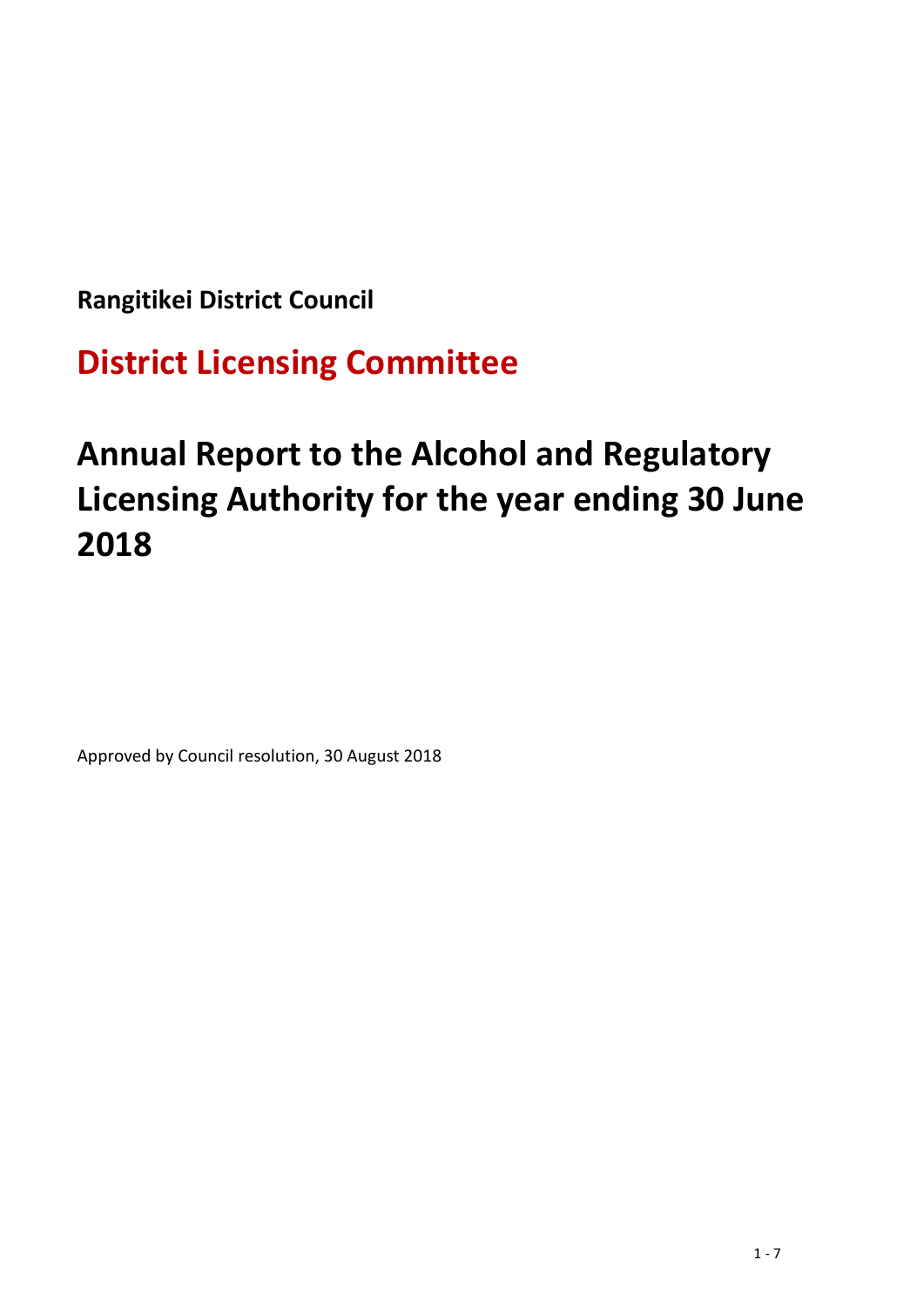Section 199 of the Sale and Supply of Alcohol Act 2012 requires an annual report to be submitted from the District Licensing Committee to the Alcohol Regulatory and Licensing Authority

#### **The Committee comprises**:

| Commissioner: | <b>Stuart Hylton</b>                          |
|---------------|-----------------------------------------------|
| Deputy Chair  | Andy Watson, Mayor of the Rangitikei District |
| Members:      | Chalky Leary                                  |
|               | <b>Colin Mower</b>                            |
|               | Judy Klue                                     |
|               | Graeme Platt                                  |

### **The Committee is supported as follows:**

| Secretary       | Ross McNeil, Chief Executive |
|-----------------|------------------------------|
| Chief Inspector | Johan Cullis                 |
| Inspector       | Vicki Hodds                  |
| Administrator   | Rochelle Baird               |

## **Staff training**

Nothing provided.

## **Committee Training**

Nothing provided.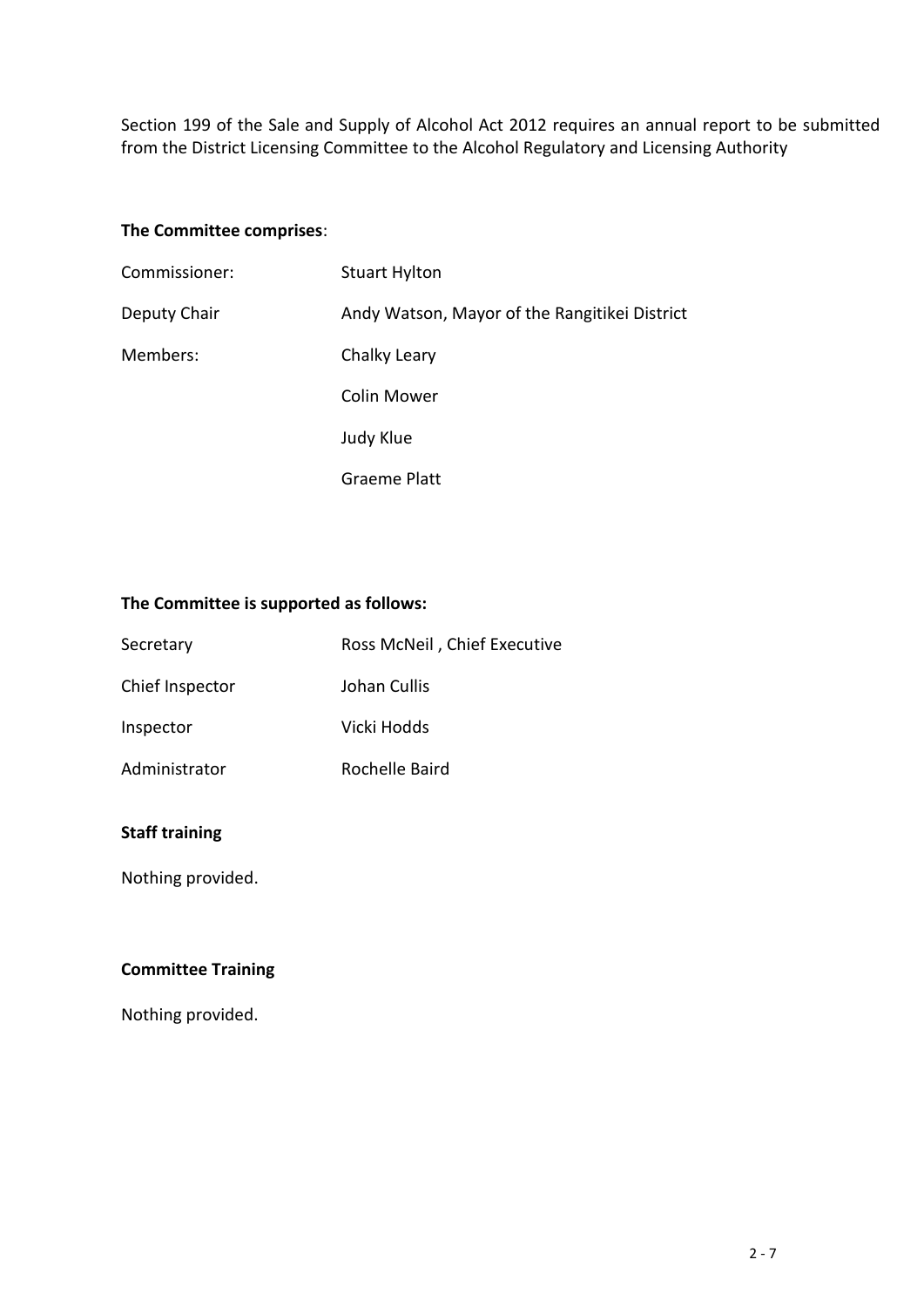#### **DLC Initiatives**

Six monthly meetings are held to discuss any issues which comprises of The Commissioner, The Chief Inspector, Inspector and Administrator.

The Inspector attended monthly Alcohol Harm Regulatory Group Meetings held at Palmerston North City Council and involve five Liquor Inspectors, our respective MOH , Police and Fire Service.

Controlled Purchase Operation held: Friday 27 October 2017, 3 failures

#### **Local Alcohol Policy**

The Rangitikei District Council has not adopted such a policy. Accordingly the default provisions of the Sale and Supply of Alcohol Act 2012 apply

#### **Current legislation**

The Committee has no comment on the requirements of the Act.

#### **Statistical information**

The following pages outline the applications received during the year and the current listing of licensed premises

The report also lists the District's current licensed premises.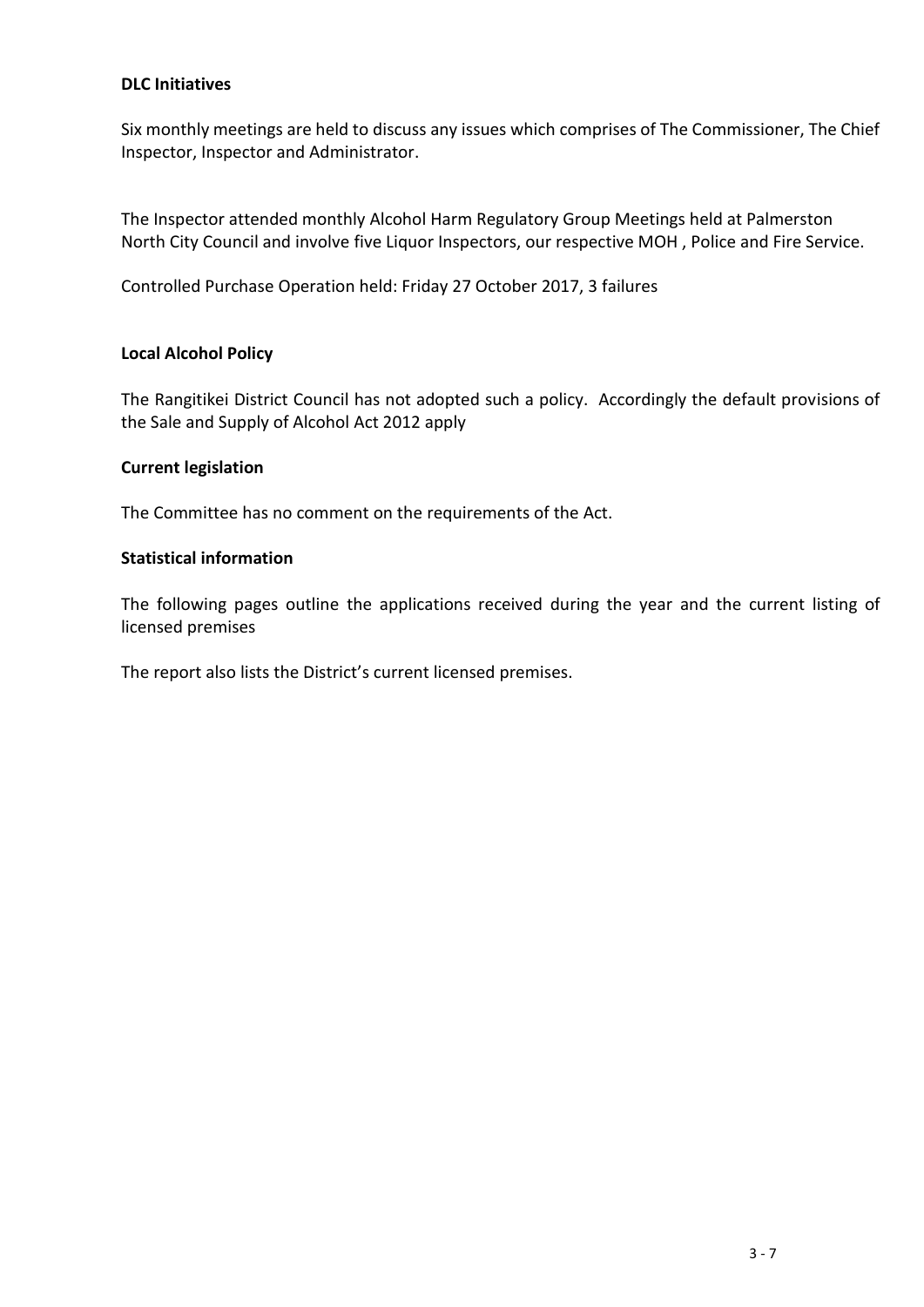## **Licence Application 1 July 2017 – 30 June 2018**

| <b>Application Type</b>   | Number<br>Received<br>in<br>Category<br>Fee<br>Very Low | Number<br>Received<br>in<br>Category<br>Fee<br>Low | Number<br>Received in Fee<br>Category<br>Medium | Number<br>Received in Fee<br>Category High | Number<br>Received in Fee<br>Category Very<br>High |
|---------------------------|---------------------------------------------------------|----------------------------------------------------|-------------------------------------------------|--------------------------------------------|----------------------------------------------------|
|                           |                                                         |                                                    |                                                 |                                            |                                                    |
| On Licence New            |                                                         |                                                    | $\mathbf{1}$                                    |                                            |                                                    |
|                           |                                                         |                                                    |                                                 |                                            |                                                    |
| On Licence<br>Renew       |                                                         | $\mathbf{1}$                                       | $\overline{2}$                                  |                                            |                                                    |
|                           |                                                         |                                                    |                                                 |                                            |                                                    |
| On Licence<br>Variation   |                                                         |                                                    |                                                 |                                            |                                                    |
|                           |                                                         |                                                    |                                                 |                                            |                                                    |
| Off Licence New           |                                                         |                                                    | $\overline{2}$                                  |                                            |                                                    |
|                           |                                                         |                                                    |                                                 |                                            |                                                    |
| Off licence Renew         |                                                         |                                                    | 4                                               |                                            |                                                    |
| Off Licence<br>Variation  |                                                         |                                                    |                                                 |                                            |                                                    |
|                           |                                                         |                                                    |                                                 |                                            |                                                    |
| Club Licence New          |                                                         |                                                    |                                                 |                                            |                                                    |
| Club Licence<br>Renew     | 4                                                       | $\mathbf{1}$                                       |                                                 |                                            |                                                    |
| Club Licence<br>Variation |                                                         |                                                    |                                                 |                                            |                                                    |
|                           |                                                         |                                                    |                                                 |                                            |                                                    |
| <b>Total Number</b>       | 4                                                       | $\mathbf{2}$                                       | 9                                               |                                            |                                                    |
| <b>ARLA Fee</b>           | \$17.25                                                 | \$34.50                                            | \$51.75                                         | \$86.25                                    | \$172.50                                           |
| Total Fee paid to<br>ARLA | \$69.00                                                 | \$69.00                                            | \$465.75                                        |                                            |                                                    |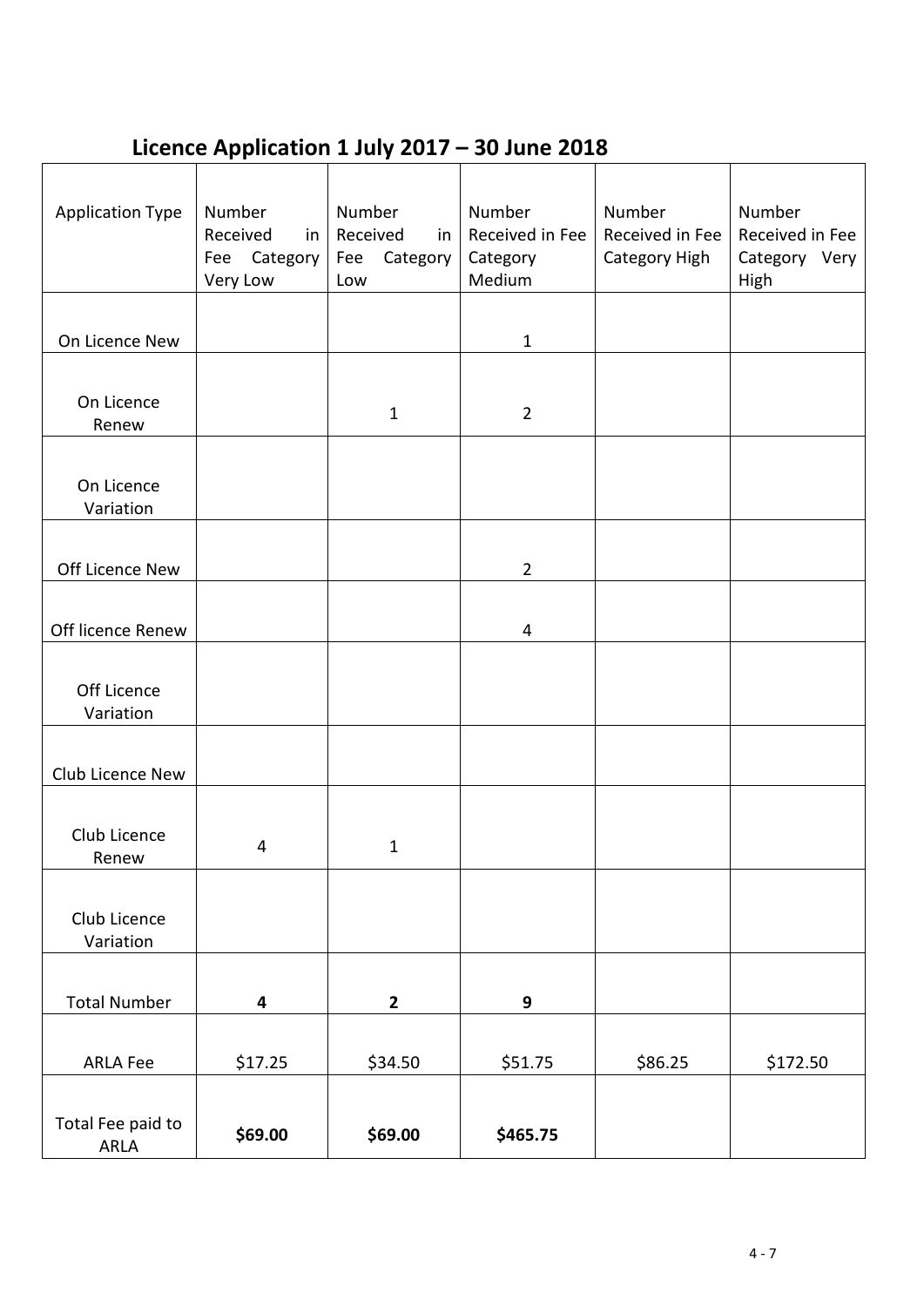## **Annual Fees for Existing licences received:**

| <b>Licence Type</b>                   | <b>Number</b><br>received<br>In fee category<br>very low | <b>Number</b><br>received in fee<br>category low | <b>Number</b><br>received in fee<br>category<br>medium | <b>Number</b><br>received in fee<br>category High | <b>Number</b><br>received in fee<br>category very<br>high |
|---------------------------------------|----------------------------------------------------------|--------------------------------------------------|--------------------------------------------------------|---------------------------------------------------|-----------------------------------------------------------|
| On-Licence                            |                                                          | 3                                                | 7                                                      |                                                   |                                                           |
| Off-Licence                           |                                                          |                                                  | 5                                                      |                                                   |                                                           |
| <b>Club Licence</b>                   | 10                                                       |                                                  |                                                        |                                                   |                                                           |
| <b>Total Number</b>                   | 10                                                       | 3                                                | 12                                                     |                                                   |                                                           |
| <b>ARLA FEE</b>                       | \$17.25                                                  | \$34.50                                          | \$51.75                                                | \$86.25                                           | \$172.50                                                  |
| Total fee paid to<br>ARLA (GST Incl.) | 172.50                                                   | 103.50                                           | 621.00                                                 |                                                   |                                                           |

## **Managers Certificates Received**

|                                     | <b>Number Received</b> |
|-------------------------------------|------------------------|
|                                     |                        |
| <b>Managers Certificate New</b>     | 16                     |
| <b>Managers Certificate Renewal</b> | 37                     |
|                                     |                        |
| TOTAL                               | 53                     |
| <b>ARLA FEE</b>                     | \$28.75                |
| <b>Total fee paid to ARLA</b>       | \$1523.75              |

## **Specials Licences Received**

|              | <b>Number</b> |
|--------------|---------------|
|              |               |
|              |               |
| Class 1      | 1             |
| Class 2      | 12            |
| Class 3      | 34            |
|              |               |
| <b>Total</b> | 47            |

## **Temporary Authority applications**

**Off licence** Leva NZ Limited Nikhil Himalaya Taihape Limited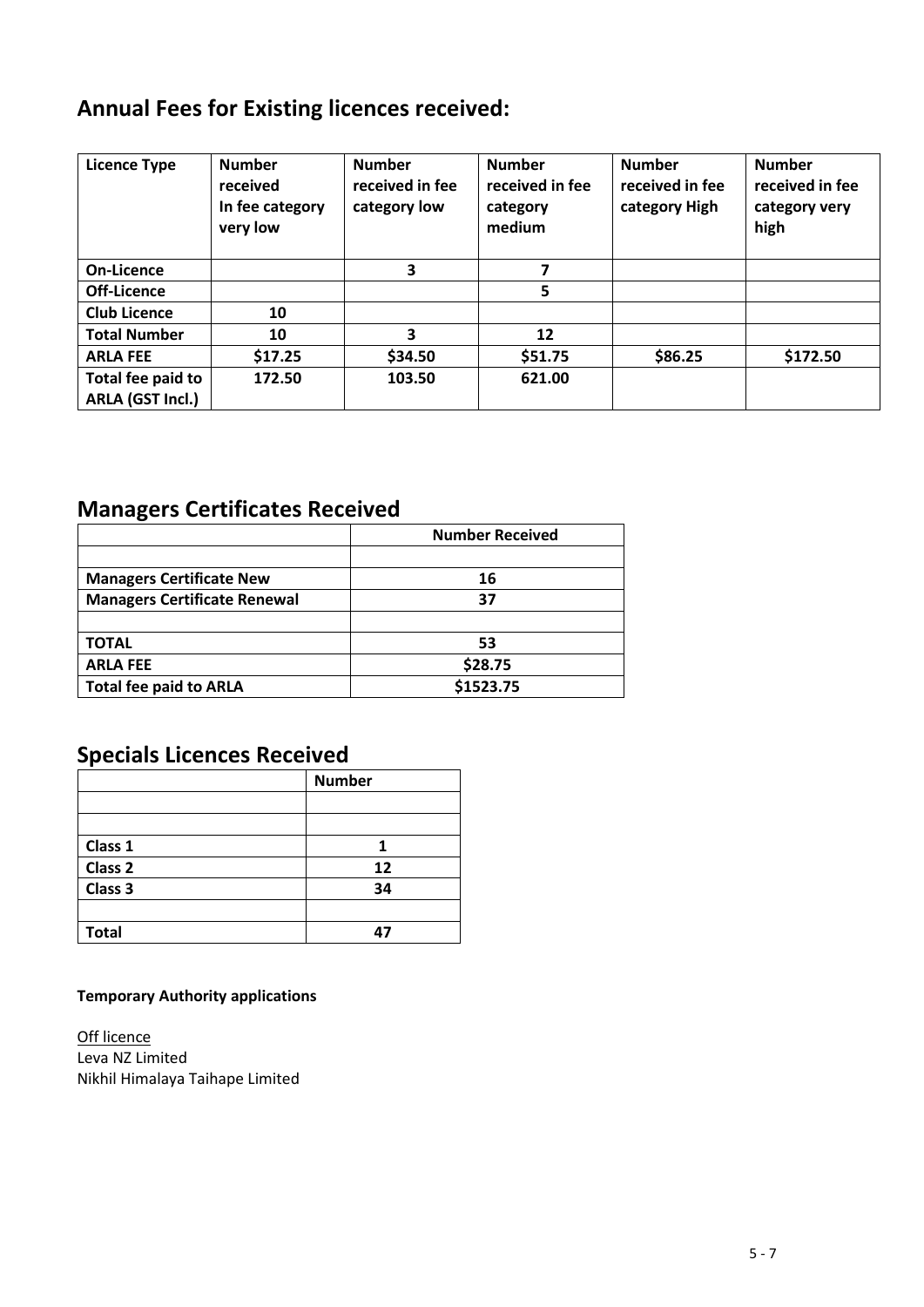## **Lic No Licence Name Location**

## **CLUBS**

- CL003 Utiku Old Boys Rugby Football Club 8 Kokako Street, Taihape
- CL011 Bulls R.S.A 55 High Street, Bulls
- CL012 Bulls Rugby Football & Sports Club Domain Road, Bulls
- 
- 
- 
- 
- 
- 
- CL023 Rangitikei Golf Club (Inc) 56 Raumai Road, Bulls
- 
- 
- 
- CL032 Taihape Workingmens Club 34 Kuku Street, Taihape
- CL033 Marton Rugby & Sports Club 6 Follett Street, Marton
- CL034 Rangiwaea Social Club 2 Koukoupo Road, Taihape
- 
- CL037 Taihape Rugby & Sport Club 34 Kuku Street, Taihape

## **ON**

## **Licence**

| ON009        | Rangitikei Tavern                    |
|--------------|--------------------------------------|
| ON011        | <b>Station Hotel</b>                 |
| ON013        | Captain Cook's Bar & Cafe            |
| ON014        | Gumboot Manor                        |
| <b>ON016</b> | Al Centro                            |
| ON019        | Ben Nevis Tavern                     |
| <b>ON027</b> | <b>River Valley Ventures Limited</b> |
| <b>ON093</b> | Sugar Plum Café                      |
| <b>ON087</b> | Aamod Indian Cuisine                 |
| <b>ON073</b> | Café Le Telephonique                 |
| ON075        | Mad Toms Limited                     |
| <b>ON090</b> | Club Hotel                           |
| <b>ON081</b> | Argyle Hotel                         |
| <b>ON082</b> | Mint Café                            |
| <b>ON084</b> | Flat Hills (2005) Ltd                |
| <b></b>      | .                                    |

CL015 Taihape Squash Rackets Club I Kokako Street, Taihape CL016 Bulls Bowling Club Criterion Street Bulls CL019 Rangitikei Squash Rackets Club 443 Wellington Road, Marton CL020 Marton Golf Club 431 Santoft Road, Marton CL021 Marton Bowling Club (Inc) 3 Hereford Street, Marton CL022 Hawkestone Golf Club 252 Kakariki Road, Marton CL024 Rangatira Golf Club Inc 4561 State Highway 1, Ohingaiti CL026 Taihape Golf Club Inc 90 Golf Club Road, Taihape CL031 Hunterville Rugby Football Club 3 - 29 Paraekaretu Street, Hunterville CL036 Hunterville Squash Club 3 - 29 Paraekaretu Street, Hunterville

144-150 Bridge Street, Bulls 22-24 High Street, Hunterville 297-303 Broadway, Marton 21 Mataroa Road, Taihape 105 Hautapu Street, Taihape State Highway 3, Turakina d Connect Ventures 114B Mangahoata Road, Taihape 6 Hammond Street, Marton 83a High Street, Bulls 8 Huia Street, Taihape 14-18 Lower High Street, Marton 17-19 High Street, Marton 1 Bruce Street, Hunterville 92-102 Bridge Street, Bulls 5733 State Highway 1 Mangaweka ON085 Gretna Hotel 115-119 Hautapu Street, Taihape